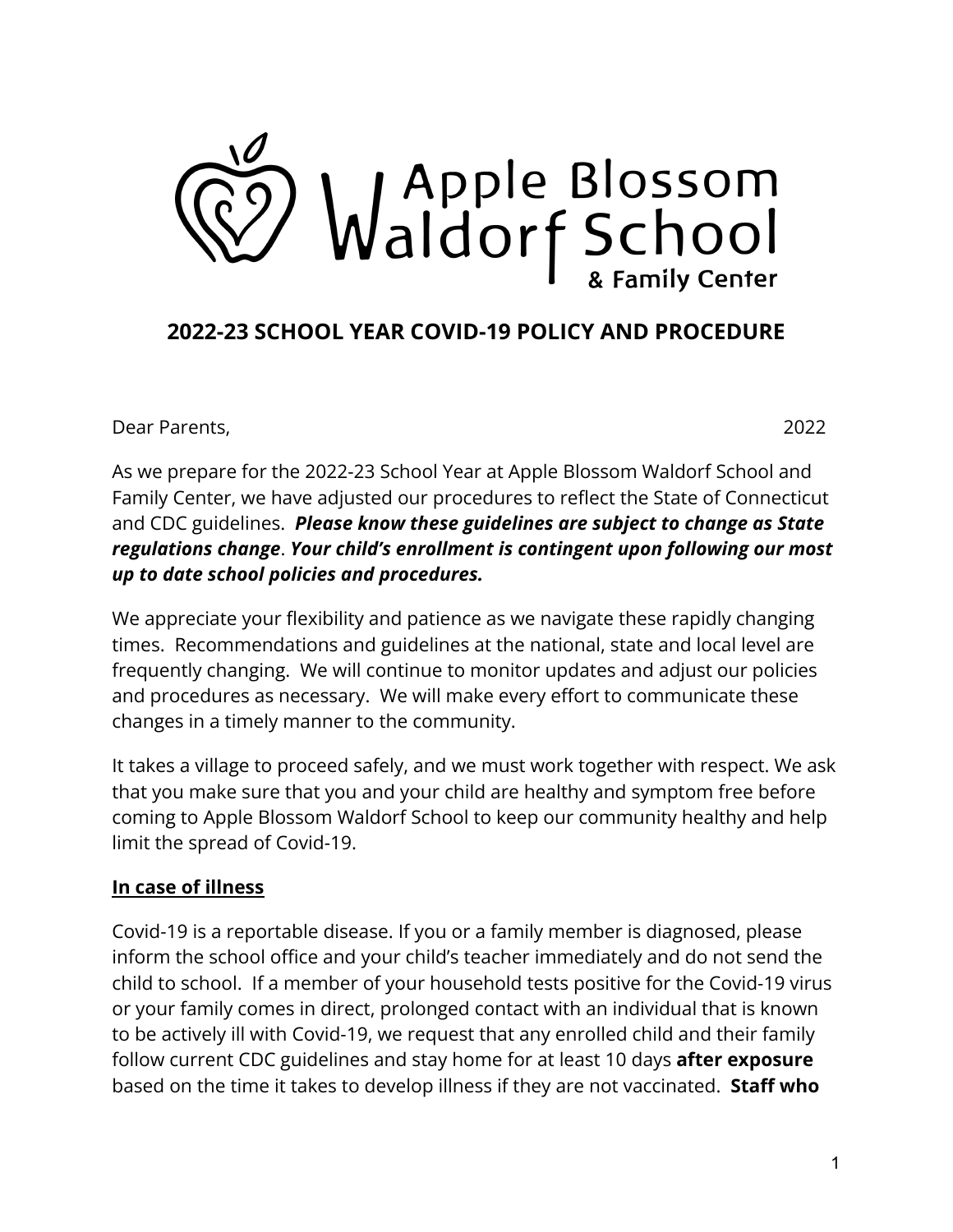**are fully vaccinated do NOT need to quarantine** after contact with someone who had COVID-19 **unless they have symptoms**. However, fully vaccinated staff will be required to get tested 3-5 days after their exposure, even if they don't have symptoms and wear a mask for 14 days following exposure or until their test result is negative.

Apple Blossoms may need to implement short-term closure procedures regardless of community spread **if an infected person has been in the school building**. If this happens, Apple Blossom Waldorf School will follow current CDC guidelines and alert local health officials. These officials will help the Board determine a course of action for the school. All students and most staff may be dismissed for a period of 2-5 days. All members of the community will be contacted within 24 hours of confirmed potential exposure.

During this short-term dismissal Apple Blossom Waldorf School will be cleaned and disinfected thoroughly. Efforts will be made to increase air circulation to any enclosed areas where the potential for virus spread may have occurred. Prior to reopening, all areas used by the ill person, focusing especially on frequently touched surfaces will be cleaned and disinfected.

In the event an enrolled child or staff member tests positive for Covid-19 The length of time the child or staff person should stay home depends on whether the child/staff has COVID-19 or another illness. In most instances, those who have COVID-19 can return after:

- 10 days since symptoms first appeared and
- 24 hours with no fever without the use of fever-reducing medications and
- Other symptoms of COVID-19 are improving

A child or staff person who tests positive for COVID-19 but does not have symptoms can be around others 10 days after their first positive COVID-19 test.

If a child shows any symptoms of illness during the day (i.e. fever, vomiting, diarrhea, sudden onset or spreading of rash) the parent or caregiver will be called to pick up the child immediately. While awaiting pick up, the child will be escorted and continuously supervised by a staff member in our business office. State and local guidelines for cleaning and ventilation of the sick room after each use will be strictly followed.